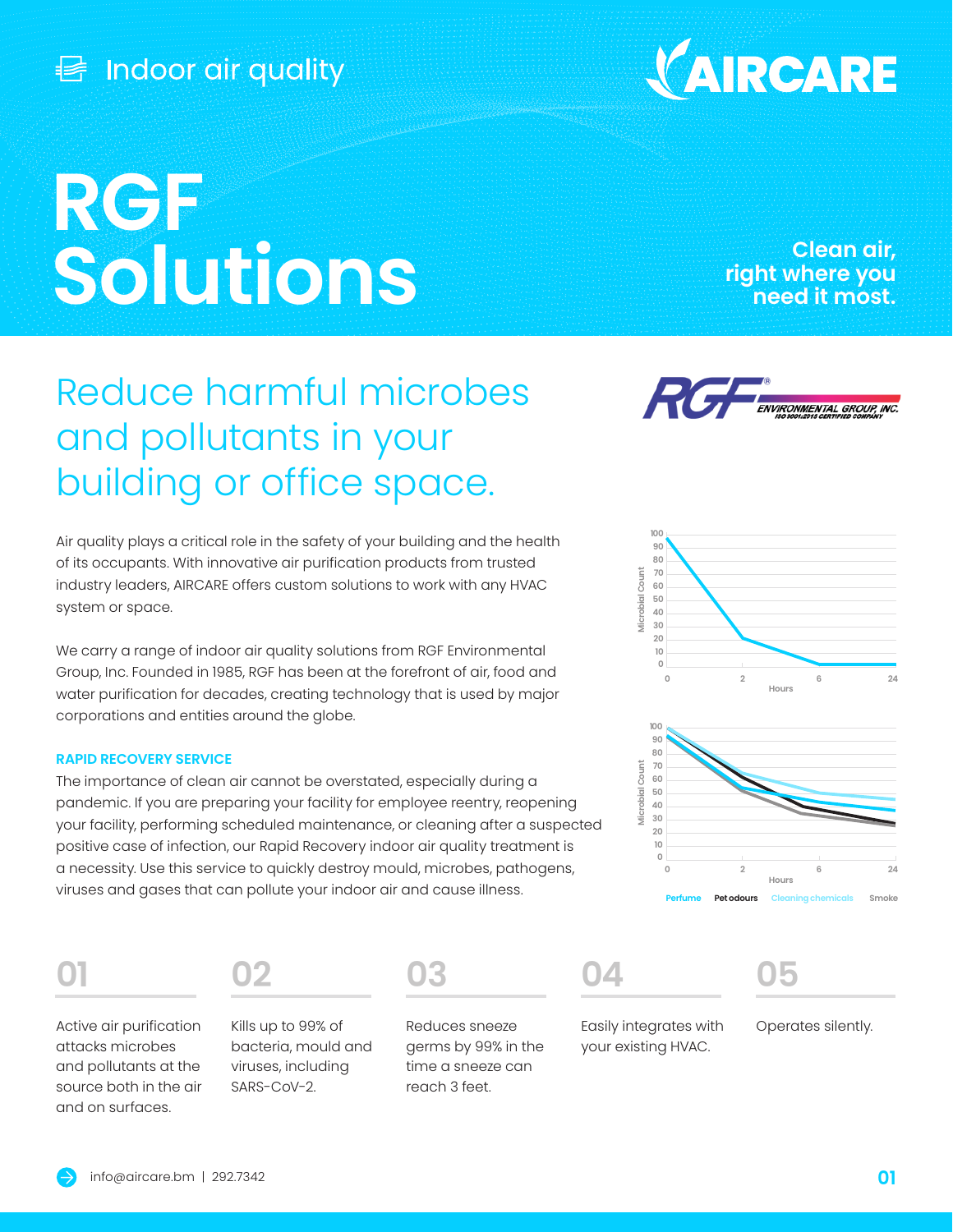## **昼** Indoor air quality

#### **HALO-LED® IN-DUCT SOLUTION**

Using a combination of RGF's REME-LED™ UV technology along with their proven PHI-CELL® and REME® technologies, the HALO-LED™ is the industry's first LED in-duct, whole building air purification system that is both mercury free and zero ozone compliant. It offers a longer product life with improved energy efficiency and is installed directly into your existing HVAC ducts. The HALO-LED™ disperses natural concentrations of hydrogen peroxide throughout your office or facility, reducing viruses, bacteria, mould spores and odours in minutes. Low levels of airbourne hydrogen peroxide are quietly distributed throughout the air conditioned space so you get the fresh air where you need it.

#### **REME-HALO® IN-DUCT SOLUTIONS**

Using RGF's proprietary Reflective Electro Magnetic Energy (REME®) technology, the REME-HALO® in-duct air purifier is installed directly into your existing HVAC ducts and produces hydro-peroxide plasma that is distributed throughout the space to actively purify pollutants at their source. The REME-HALO® photocatalyst contains zinc and it has dual output ion generator cells for higher ionised hydro-peroxide output. This higher output allows it to kill microbes in the air and on surfaces very quickly. It also makes more particulate drop out of the air, allowing it to be vacuumed or wiped away and providing relief for people with allergies or other respiratory issues.

#### **GUARDIAN AIR QR+ IN-DUCT SOLUTIONS**

Mounted directly into HVAC air ducts, the Guardian Air QR+ units create advanced oxidation plasma that consists of ionised hydro-peroxides, super oxide ions and hydroxide ions. These "friendly oxidisers" revert to oxygen and hydrogen after destroying pollutants. Instead of waiting for pollutants to travel to the air handler, the Guardian Air QR+ sends aggressive ionised advanced oxidisers out into the space to destroy microbes and pollutants in the air and on surfaces. In addition to killing viruses, bacteria and mould, the Guardian Air QR+ reduces odours and volatile organic compounds (VOCs).

The Guardian Air QR+ has a quick release feature for easy removal for servicing and cell replacement (recommended after 25,000 hours).





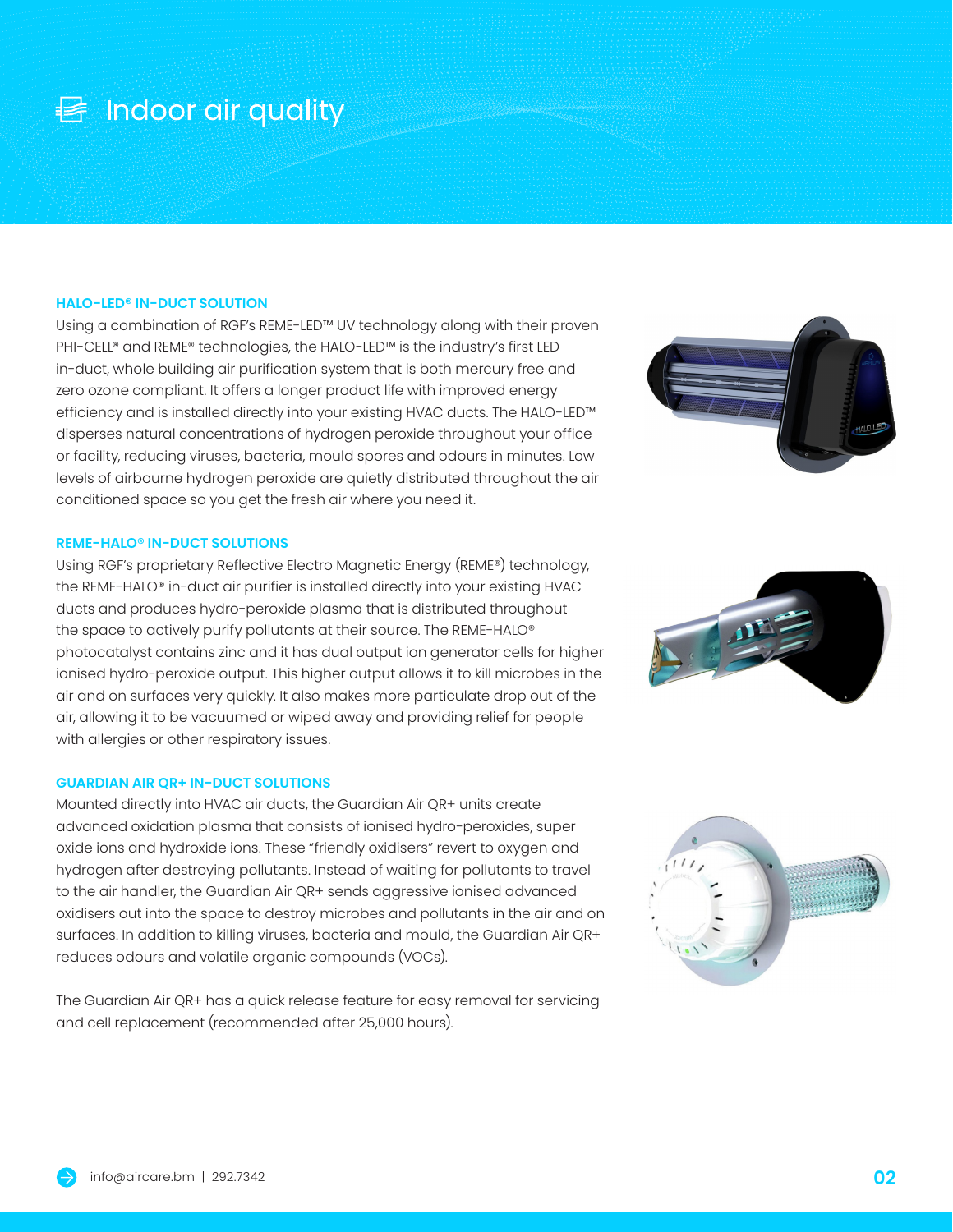## **昼** Indoor air quality

#### **PHI-MSP™ MINI SPLIT AIR PURIFICATION SYSTEM**

These systems mount onto existing air conditioning units using hook and loop adhesive strips. When the HVAC system is in operation, the PHI-MSP™ initiates an advanced oxidation process to create "friendly oxidisers" that safely destroy viruses, bacteria, mould and other pollutants. The unit size of the PHI-MSP™ is scaled to accommodate the flow rates of different HVAC systems. Our AIRCARE technicians will professionally install the systems on your HVAC units to ensure the best fit and optimum performance.

#### **HALO-ROVE™ AIR PURIFICATION UNIT**

The HALO-ROVE™ is a standalone, portable, active air purifier capable of treating up to 1,000 square feet and designed to address populated areas. This high-impact device can be stationed in one office or conference room or moved around your facility. Not only does it use UV light, but it also has other advanced proprietary technologies to improve the quality of your air. One of which, sets this product apart through its ability to produce low levels of hydrogen peroxide (H $_{\rm 2}$ O $_{\rm 2}$ ) in the air that circulates through your indoor spaces, which reduces surface and airbourne bacteria, viruses, odours, mould and more. Simply plug it in and breathe cleaner air in an hour.

#### **PIP-MAX™ AIR PURIFICATION UNIT**

The PIP-MAX™ portable air purification unit can treat up to 800 square feet and utilises RGF's patented REME-HALO® technology reducing air pollutants such as bacteria, microbials, viruses, mould, smoke and volatile organic compounds (VOCs). Leveraging ionisation, the PIP-MAX™ provides the added benefit of reducing airbourne allergens, dust and particulates. Plugging directly into the existing wall outlet, the PIP-MAX™ can be installed in any room and offers an additional power outlet on the unit housing. Quickly and reliably resolve all your air quality issues with the portable PIP-MAX™ active air purification unit.

#### **REME ION™ AIR PURIFICATION UNIT**

The REME ION™ portable air purification unit treats up to 200 square feet and utilises high intensity broad spectrum light directed on an advanced catalyst, which creates ionised hydro-peroxides in similar concentrations to the outside air which are then radiated through the office or meeting room in complete silence. With the REME ION™ featuring its innovative oxidation technology and modern stylish design, you can drastically improve the quality and pureness of the air you are breathing and improve the quality of your life.